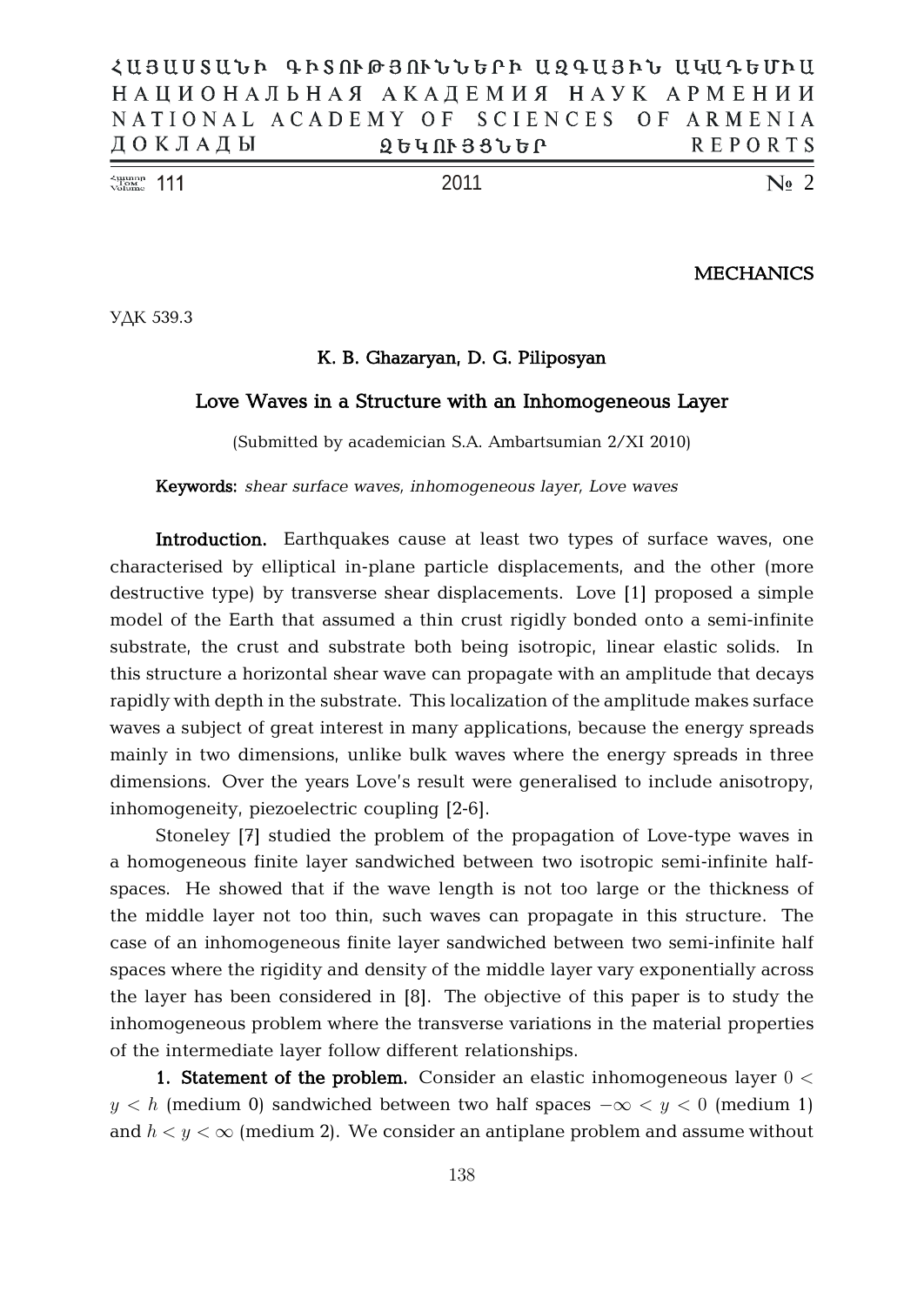loss of generality that waves propagate along the positive direction of the  $x$ -axis and the  $y$ -axis is directed positively into medium 2. The elastic displacements are directed along the  $Oz$  direction and are functions of  $x, y$  and  $t$  alone. It is assumed that the material properties change slowly with  $y$  and all material parameters have the same functional variation:

$$
\mu(y) = \mu_0 f(y), \ \rho(y) = \rho_0 f(y). \tag{1}
$$

The governing equations in this case are [1]

$$
\mu_1 \nabla^2 w^{(1)} = \rho_1 \frac{\partial^2 w^{(1)}}{\partial t^2},\tag{2}
$$

$$
\frac{\partial}{\partial y}(\mu(y)\frac{\partial w^{(0)}}{\partial y}) + \mu(y)\frac{\partial^2 w^{(0)}}{\partial x^2} = \rho(y)\frac{\partial^2 w^{(0)}}{\partial t^2},\tag{3}
$$

$$
\mu_2 \nabla^2 w^{(2)} = \rho_2 \frac{\partial^2 w^{(2)}}{\partial t^2},\tag{4}
$$

where  $w^{(1)}, w^{(0)}, w^{(2)}$  are the  $z$ -displacements in media 1, 0 and 2 respectively,  $\mu_1, \mu_2, \mu_2$  are the shear moduli,  $\rho_1, \rho_2, \rho_2$  the mass densities, and  $\nabla^2 = \partial/\partial x^2 + \partial x^2$  $\partial/\partial y^2.$  We introduce a new function  $w_0(x,y,t)$  such that

$$
w^{(0)} = \frac{w_0(x, y, t)}{\sqrt{f(y)}}.
$$
\n(5)

From (5), equation (3) takes the following form with respect to the function  $w_0$ 

$$
\mu_0 \Delta w_0 - \mu_0 \frac{\sqrt{f(y)}}{\sqrt{f(y)}} w_0 = \rho_0 \frac{\partial^2 w_0}{\partial t^2}.
$$
\n(6)

Here we suppose that the inhomogeneity is such that the function  $f(y)$  satisfies the following condition

$$
\frac{\partial_{y,y}(\sqrt{f(y)})}{\sqrt{f(y)}} = a^2 = \text{const.}\tag{7}
$$

**2. Inhomogeneous layer when** a **in (7) is real.** When a is real, from (7) the function  $f(y)$  can be written

$$
f(y) = [A\cosh(\frac{\beta y}{h}) + B\sinh(\frac{\beta y}{h})]^2,
$$
\n(8)

where  $\beta = ah$  is a dimensionless parameter. We consider a particular case of (8) when the function  $f(y)$  is taken as

$$
f(y) = \cosh^2(\frac{\beta y}{h}).
$$
\n(9)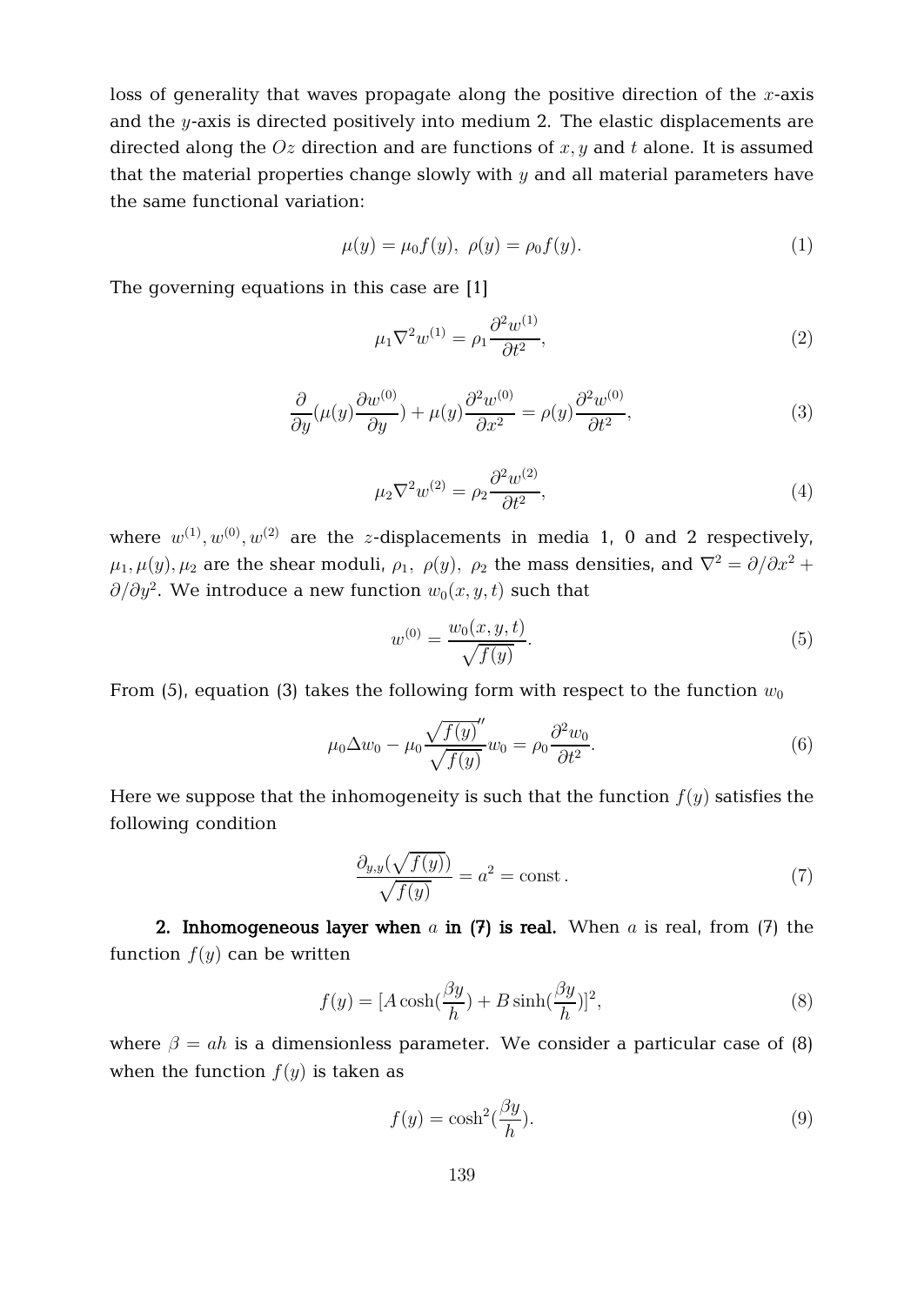In this case equation (6) for the inhomogeneous layer takes the following form

$$
\Delta w_0 - \frac{\beta^2}{h^2} w_0 = \frac{\rho_0}{\mu_0} \frac{\partial^2 w_0}{\partial t^2}.
$$
\n(10)

The solutions for (2), (4) and (10) attenuating when  $y \to \pm \infty$  can be presented in the following way:

$$
w^{(1)}(x, y, t) = C_1 e^{-kq y} e^{ik(x - ct)},
$$
\n(11)

$$
w_0(x, y, t) = [C_2 \cos(kpy) + C_3 \sin(kpy)]e^{ik(x - ct)},
$$
\n(12)

$$
w^{(2)}(x, y, t) = C_4 e^{kry} e^{ik(x - ct)},
$$
\n(13)

where

$$
q = \sqrt{1 - \frac{c^2}{c_1^2}}, \ r = \sqrt{1 - \frac{c^2}{c_2^2}}, \ p = \sqrt{\frac{c^2}{c_0^2} - 1 - \frac{\beta^2}{\xi^2}}, \tag{14}
$$

 $k$  is the wave number,  $c\,=\,\omega/k$  is the surface wave phase velocity,  $c_i^2\,=\,\mu_i/\rho_i$  $(i = 1, 0, 2)$  are the shear wave velocities in the corresponding media, and  $\xi^2 = k^2 h^2$ .

Boundary conditions for the continuity of the stresses and displacements are: 1. at  $y = h$ 

$$
w^{(1)} = w_0, \ \mu_1 \frac{dw^{(1)}}{dy} = \mu_0 f(y) \frac{dw_0}{dy}, \tag{15}
$$

2. at  $y = 0$ 

$$
w^{(2)} = w_0, \ \mu_2 \frac{dw^{(2)}}{dy} = \mu_0 f(y) \frac{dw_0}{dy}.
$$
 (16)

**2.1 Propagation of surface waves with a sinusoidally varying amplitude in the inhomogeneous layer.** It follows from (11) and (13) that a surface wave with an amplitude that varies sinusoidally across the inhomogeneous layer and decays to zero as  $y \to \pm \infty$  propagates if  $p^2 > 0$  and the following conditions take place:

$$
c_0 \sqrt{\frac{\beta^2}{\xi^2} + 1} < c < \min\{c_1, c_2\}.\tag{17}
$$

Substitution of solutions (11)-(13) into the boundary conditions (15) and (16) leads to the system of equations for determining the unknown constants. The solvability condition gives the following dispersion equations for defining the phase velocity of the surface wave:

$$
\tan(\xi p) = \frac{\mu_{20}\xi prCosh(\beta) + \mu_{10}\xi pqSech(\beta) - p\beta Sinh(\beta)}{\xi p^2Cosh(\beta) - \mu_{10}\mu_{20}\xi qrSech(\beta) + \mu_{20}r\beta Sinh(\beta)},
$$
\n(18)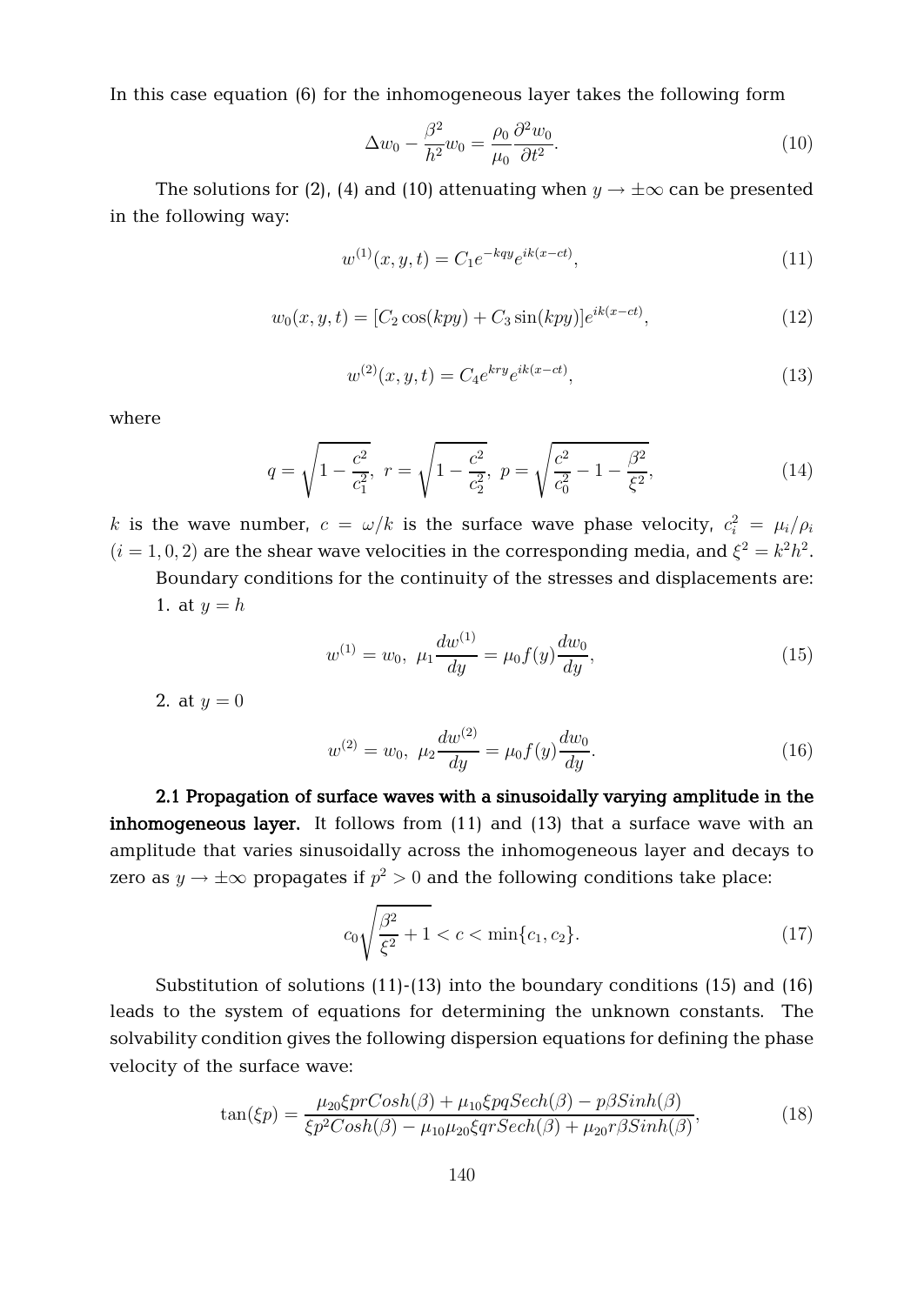where  $\mu_{10} = \mu_1/\mu_0$  and  $\mu_{20} = \mu_2/\mu_0$ . To investigate the existence of roots of the dispersion equation (18) we rewrite it in the following form

$$
F(c) = \frac{\tan(\xi p)}{p} - \frac{\mu_{20}r + d}{p^2 - \mu_{20}rd} = 0, \ d = \mu_{10}qsech^2(\beta) - \frac{\beta}{\xi}\tanh(\beta). \tag{19}
$$

First assume that  $c_2 < c_1$ . Then when  $c = c_m$  where  $c_m = c_0 \sqrt{(\beta/\xi)^2 + 1}$  then  $p = 0$ ,  $F(c_m) = -\xi \mu_{20} r d - \mu_{20} r - d$  and for a sufficiently small value of  $\beta$  the expression for d in (19) can be made positive. Since q and r are positive  $F(c_m) < 0$ . When  $c = c_2$  $(r = 0)$  the value of  $F(c)$  becomes positive if  $tan(\xi p) > d/p$ . Hence for sufficiently large  $\xi$  there is a root of equation (18) between  $c_m$  and  $c_2$ .

If  $0 < \xi p < \pi/2$  then for the whole interval (17)  $tan(\xi p)$  is increasing. Since  $p(\mu_{20}r+d)$  $\frac{P(Y \ge 0)}{p^2 - \mu_{20}rd}$  is decreasing and at  $c = c_2$  has the value  $d/p$ , if  $tan(\xi p) < d/p$  the dispersion equation (18) has no roots.

If  $c_0\sqrt{(\beta/\xi)^2+1} < c < c_1 < c_2$  then  $F(c)$  is negative at  $c=c_m.$  At  $c=c_1$  the value of  $F(c)$  is positive if  $tan(\xi p) > q$ , where

$$
g = \frac{p(\mu_{20}r - (\beta/\xi)\tanh(\beta))}{(p^2 + \mu_{20}r(\beta/\xi)\tanh(\beta))}.
$$
\n(20)

Hence for sufficiently large  $\xi$  the dispersion equation (19) has a root between  $c_m$  and  $c_1$ . If within the interval  $c_0\sqrt{(\beta/\xi)^2+2} < c < c_1$ ,  $\xi$  is such that  $\xi p < \pi/2$ , and at  $c = c_1$ ,  $tan(\xi p) < g$ , then there is no root and Love-type waves do not propagate.

**2.2. Propagation of surface waves with a non-sinusoidally varying amplitude**  $\mathbf{in}$  **the inhomogeneous layer.** If a surface wave propagates when  $p^2 = -p_0^2$ , where  $p_0 \ = \ \sqrt{1 + (\beta/\xi)^2 - c^2/c_0^2}$ , its amplitude will vary non-sinusoidally in the middle layer and will have a velocity  $c < c_0\sqrt{(\beta/\xi)^2+1}$  and  $c < \min\{c_1, c_2\}.$  The dispersion equation in this case takes the following form

$$
tanh(\xi p_0) = -\frac{\mu_{20}\xi p_0 rCosh(\beta) + \mu_{10}\xi p_0 qSech(\beta) - p_0 \beta Sinh(\beta)}{\xi p_0^2 Cosh(\beta) + \mu_{10}\mu_{20}\xi qrSech(\beta) - \mu_{20} r\beta Sinh(\beta)}.
$$
(21)

It can be seen from (21) that when  $\beta = 0$  the surface wave does not propagate in the structure with a homogeneous layer. However the detailed numerical analysis shows that when  $\beta \neq 0$  the dispersion equation may have a single solution if

$$
c_0 < \min\{c_1, c_2\}
$$
 and  $\left(\frac{\beta}{\xi}\right)^2 > \left(\frac{\min(c_1, c_2)}{c_0}\right)^2 - 1.$  (22)

If  $c_0 < \min\{c_1, c_2\}$  but also  $\left(\frac{\beta}{\epsilon}\right)$  $\xi$  $\setminus^2$  $\leq$  $\big(\min(c_1, c_2)\big)$  $c_0$  $\setminus^2$  $-1$  the dispersion equation (21) has no roots. If  $c_0 \ge \min\{c_1, c_2\}$  the dispersion equation has no solutions for all values of  $\beta$  and  $\xi$ .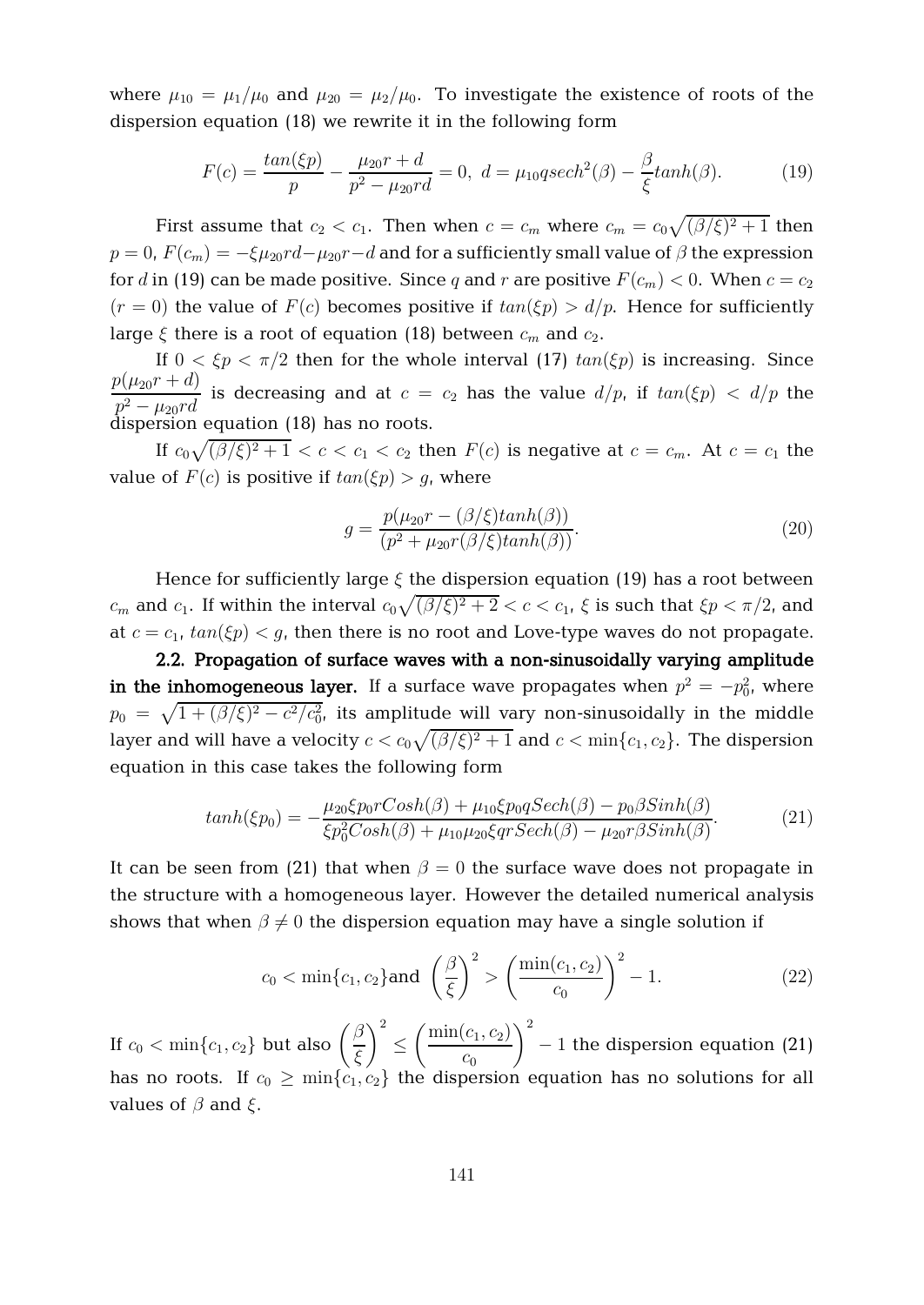The numerical results show (Table 1, Table 2) that for all given values of  $\beta$ and  $\xi$  a surface wave with either sinusoidally or non-sinusoidally varying amplitude in the inhomogeneous layer exists.

**3. Inhomogeneous layer when** a **in (7) is imaginary.** Assuming now that the parameter a in (7) is imaginary, writing  $a^2 = -\beta^2/h^2$  and supposing that  $\beta < \frac{\pi}{2}$ 2 and  $f(y) = \cos^2$  $\int \beta y$ h  $\setminus$ , for a surface wave with a sinusoidally varying amplitude in the inhomogenous layer and attenuating for  $y \to \pm \infty$  the following conditions must take place:

$$
c_0\sqrt{1-\frac{\beta^2}{\xi^2}} < c < \min\{c_1, c_2\}.\tag{23}
$$

The dispersion equation takes the following form:

$$
tan(\xi p) = \frac{G_{20}\xi prCos(\beta) + G_{10}\xi pqSec(\beta) + p\beta Sin(\beta)}{\xi p^2 Cos(\beta) - G_{10}G_{20}\xi qrSec(\beta) - G_{20}r\beta Sin(\beta) - G_{20}r\beta Sin(\beta)},
$$
(24)

or

$$
F(c) = \frac{\tan(\xi p)}{p}(p^2 - \mu_{20}rs) - \mu_{20}r - s = 0, \ s = \mu_{10}qsec^2(\beta) + \frac{\beta}{\xi}tan(beta). \tag{25}
$$

If  $c_2 > c_1$  and  $c = c_m = c_0 \sqrt{1 - (\beta/\xi)^2}$  such that  $p = 0$ , then for all values of  $\beta$ for which  $tan(\beta) > 0$ ,  $s > 0$  and since q and r are positive then  $F(c_m) < 0$ . At  $c = c_2$ ,  $F(c) > 0$  if  $tan(\xi p) > s/p$ . This means there is a root for dispersion equation (26) between  $c_m$  and  $c_2$  if  $\xi$  is made sufficiently large.

If is so small that for the whole interval  $c_0 < c < c_2$ ,  $\zeta p < \pi/2$ , and at  $c = c_2$ ,  $tan(\xi p) < s/p$  then the dispersion equation (26) has no roots.

If  $c_0\sqrt{1-\beta^2/\xi^2} < c < c_1 < c_2$  then  $F(c)$  is negative when  $p=0$  at  $c=c_m$ , and when  $c = c_1$ ,  $F(c)$  is positive if  $tan(\xi p) > b$ , where

$$
b = \frac{p(\mu_{20}r + (\beta/\xi)tan(\beta))}{(p^2 - \mu_{20}r(\beta/\xi)tan(\beta))}.
$$

Therefore, there are values of  $\xi$  for which the dispersion equation (26) has a root between  $c_m$  and  $c_1$ . If within the interval  $c_0 < c < c_1$ ,  $\xi$  is so small that  $\xi p < \pi/2$  and at  $c = c_1$ ,  $tan(\xi p) < b$ , then there will be no root. Consequently, no Love-type wave will exist.

If  $p^2=-p_0^2$ , where  $p_0=\sqrt{1+(\beta/\xi)^2-c^2/c_0^2}$ , the following dispersion equation is obtained for the surface wave with a non-sinusoidally varying amplitude in the middle layer:

$$
tan(\xi p) = -\frac{\mu_{20}\xi p_0 r Cos(\beta)^2 + p_0 \beta Sin(\beta) Cos(\beta) + \mu_{10}\xi p_0 q}{\xi p_0^2 Cos(\beta)^2 + \mu_{20} r \beta Sin(\beta) Cos(\beta) + \mu_{10}\mu_{20}\xi qr}.
$$
(26)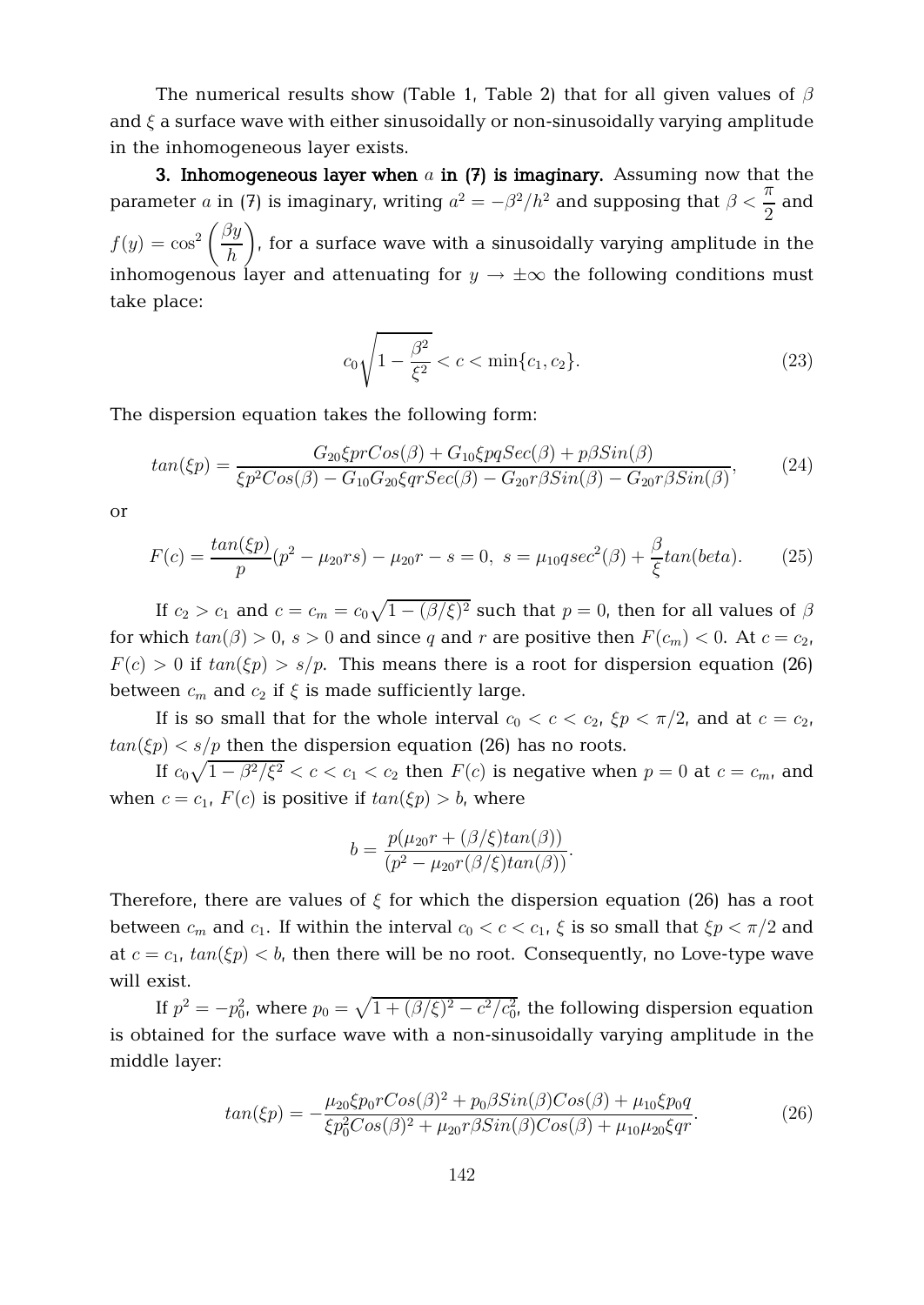Since the left hand side of the this equation is always positive and the right hand side always negative such waves do not exist.

**4. Numerical results.** Roots of the dispersion equation (19) have been calculated using the following values of the elastic constants and densities  $(c_i(10^3m/s), \rho_i(10^3kg/m^3), \mu_i(10^{10}N/m^2)).$ 

1.  $f(y) = \cosh^2(\beta y/h)$ 

a)  $c_2 < c_1$ :  $c_1 = 3.32$ ,  $\rho_1 = 7.67$ ,  $\mu_1 = 8.45$ ,  $c_2 = 1.48$ ,  $\rho_2 = 19.3$ ,  $\mu_2 = 4.24$ ,  $c_0 = 1.2$ ,  $\rho_0 =$  $1.19, \mu_0 = 0.17.$ 



Fig. 1. Surface wave velocities for different values of the parameter  $\beta$ , for  $f(y) = \cosh^2(\beta y/h)$ ,  $z = c/c_2$ .



Fig.2. The dependence of  $\beta$  on the minimum value of the relative thickness of the middle layer below which surface waves do not occur.

Taking  $\beta = 0.8$  and  $\xi = 2.4$  gives  $p = 0$ ,  $c = c_m = 1.26$  and  $F(c_m) = -820.7$ . At  $c = c_2$ ,  $F(c) = 0.66$ . This means that the dispersion equation (19) has a root between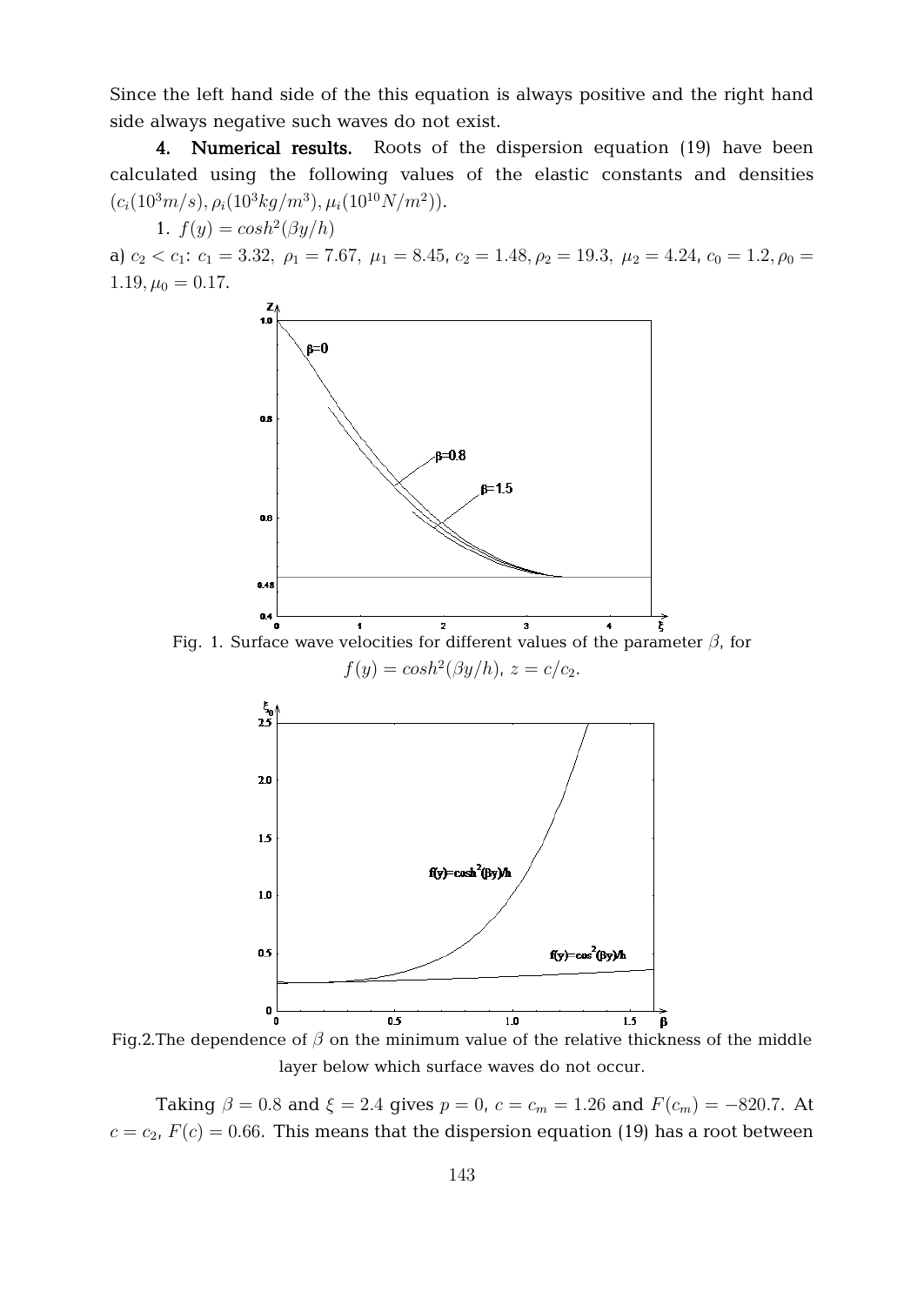$c = c_m$  and  $c = c_2$ . b)  $c_2 > c_1$ :  $c_1 = 1.48$ ,  $\rho_1 = 19.3$ ,  $\mu_1 = 4.24$ ,  $c_2 = 3.32$ ,  $\rho_2 = 7.67$ ,  $\mu_2 = 8.45$ ,  $c_0 = 1.2$ ,  $\rho_0 = 1.19, \mu_0 = 0.17.$ 

If  $\beta = 0.8$  and  $\xi = 2.4$ ,  $c = c_m = 1.26$  and  $F(c) = -817$ . At  $c = c_1 = 1.48$ ,  $F(c) = 573.4$ . Hence there is a root of the dispersion equation between  $c = c_m$  and  $c = c_1$ .

# **The dependence of the phase velocity on the relative thickness of the middle layer Table 1 (sinusoidal case) and Table 2 (non-sinusoidal case)**

# **Table 1**

|                |      | $0.25 \mid 0.3 \mid 0.5 \mid 0.6 \mid 0.8$                                                           |  | $\begin{array}{c c} 1 \end{array}$ |                                                                    | $1.5$   $1.8$ | 2 | $\infty$ |
|----------------|------|------------------------------------------------------------------------------------------------------|--|------------------------------------|--------------------------------------------------------------------|---------------|---|----------|
|                |      |                                                                                                      |  |                                    |                                                                    |               |   |          |
| $\overline{0}$ | 0.99 | $(0.98 \mid 0.89 \mid 0.85 \mid 0.78 \mid 0.71 \mid 0.67 \mid 0.64 \mid 0.62 \mid 0.48$              |  |                                    |                                                                    |               |   |          |
| $\vert$ 0.5    |      | $\vert 0.97 \vert 0.89 \vert 0.84 \vert 0.78 \vert 0.74 \vert 0.66 \vert 0.63 \vert 0.62 \vert 0.48$ |  |                                    |                                                                    |               |   |          |
| 0.8            |      |                                                                                                      |  |                                    | $0.81 \mid 0.75 \mid 0.71 \mid 0.64 \mid 0.62 \mid 0.60 \mid 0.48$ |               |   |          |
| 1.05           |      |                                                                                                      |  |                                    | $0.63$   0.60   0.59   0.48                                        |               |   |          |
| 1.3            |      |                                                                                                      |  |                                    |                                                                    |               |   | 0.48     |

**Table 2**

| $\mathcal{E}_{\mathcal{L}}$ |      | $\vert 0.25 \vert 0.3 \vert 0.5 \vert 0.6 \vert 0.8 \vert 1 \vert$                                   |  |  | $1.5 \, \, 1.8$ | $\begin{array}{cc} \end{array}$ | $\infty$ |
|-----------------------------|------|------------------------------------------------------------------------------------------------------|--|--|-----------------|---------------------------------|----------|
| $\beta$                     |      |                                                                                                      |  |  |                 |                                 |          |
|                             |      |                                                                                                      |  |  |                 |                                 |          |
| 0.5                         | 0.99 |                                                                                                      |  |  |                 |                                 |          |
| 0.8                         |      | $\vert 0.98 \vert 0.96 \vert 0.85$                                                                   |  |  |                 |                                 |          |
|                             |      | $1.05 \mid 0.96 \mid 0.93 \mid 0.82 \mid 0.79 \mid 0.73 \mid 0.69$                                   |  |  |                 |                                 |          |
| 1.3                         |      | $\vert 0.93 \vert 0.89 \vert 0.78 \vert 0.75 \vert 0.70 \vert 0.65 \vert 0.64 \vert 0.59 \vert 0.58$ |  |  |                 |                                 |          |

The results of numerical calculations of the Love-type wave velocities of the first mode normalized against the shear wave velocity of the upper half-space  $(c_2 < c_1)$ are shown in Figure 1. As  $\beta$  increases the surface wave starts propagating with smaller velocity and for bigger values of the relative thickness. The velocities decrease for shorter waves approaching to the limiting value  $c_0$ . Figure 2 shows the relationship between the inhomogeneity parameter and the minimum value of the relative thickness below which surface waves with sinusoidaly varying amplitude in the middle layer do not occur. The influence of the inhomegeneity is much stronger when  $f(y) = \cosh^2(\beta y/h)$  than for the case  $f(y) = \cos^2(\beta y/h)$ .

The dependence of the phase velocity of the Love-type wave on the relative thickness of the middle layer for surface waves are shown in Table 1 (sinusoidal case) and Table 2 (non-sinusoidal case). According to the tables a surface wave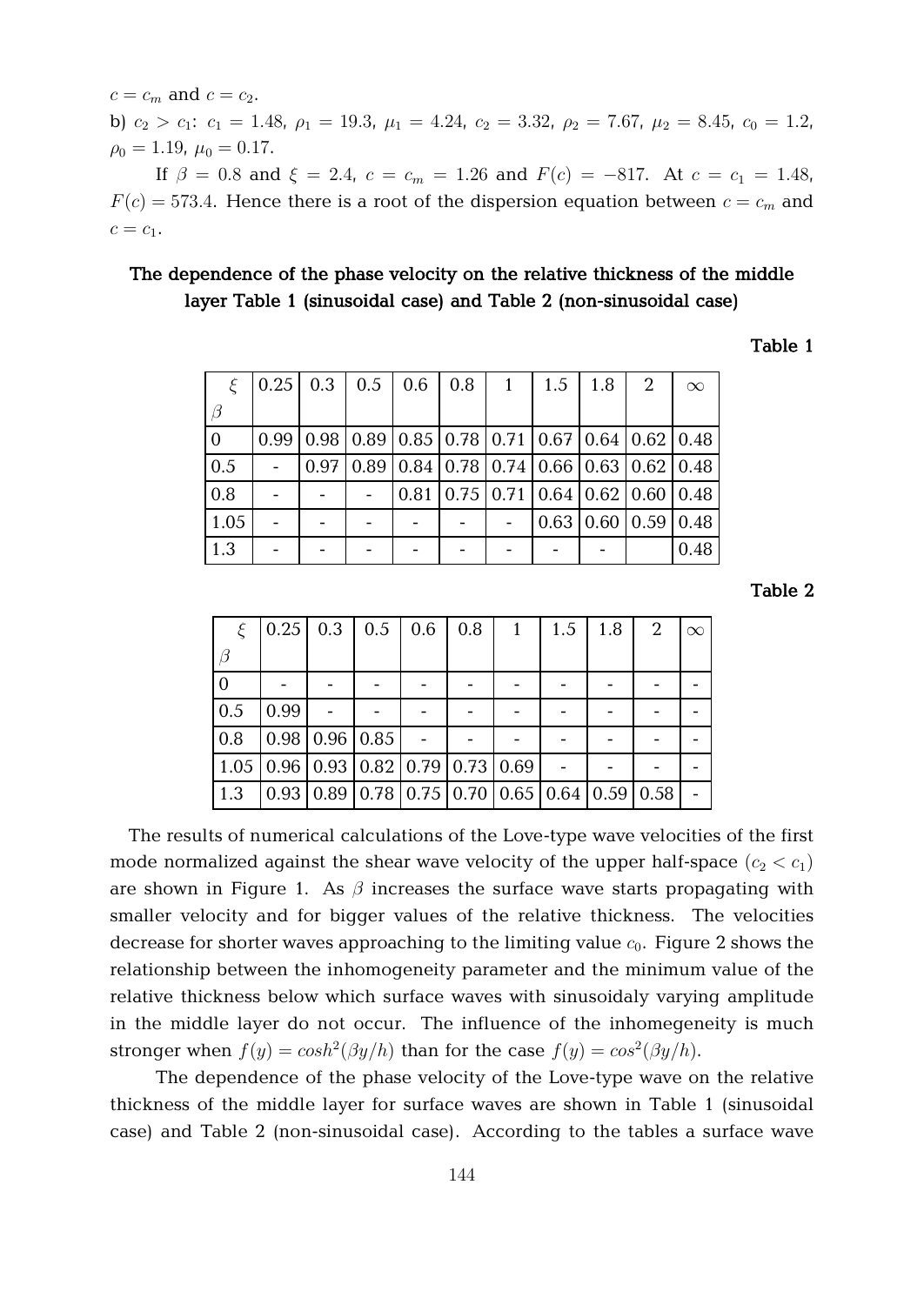with a non-sinusoidally varying amplitude cannot propagate in a homogeneous layer. With increasing inhomogeneity, surface waves with a sinusoidally varying amplitude occur for larger values of the relative thickness of the layer. For the same value of the inhomogeneity parameter a surface wave with non-sinusoidally varying amplitude always occurs for thinner middle layers.

2.  $f(y) = cos^2(\beta y/h)$ 

Here  $c_2 < c_1$  and  $c_1 = 3.32$ ,  $\rho_1 = 7.67$ ,  $\mu_1 = 8.45$ ,  $c_2 = 1.48$ ,  $\rho_2 = 19.3$ ,  $\mu_2 = 4.24$ ,  $c_0 = 1.2, \ \rho_0 = 1.19, \ \mu_0 = 1.71.$ 

For  $\beta = 0.8$ ,  $\xi = 1.85$ ,  $p = 0$  when  $c = c_m = 1.08$  and  $F(c_m) = -3133.54$ . At  $c = c_2 = 1.48$ ,  $F(c) = 1.48$ . Hence there is a root of the dispersion equation between  $c = 1.08$  and  $c = 1.48$ .

# **Table 3**

|                    |  |  |  | $\vert 0.25 \vert 0.3 \vert 0.5 \vert 0.6 \vert 0.8 \vert 1 \vert 1.5 \vert 1.8 \vert 2 \vert 2.4 \vert 2.8 \vert$ |  | $\infty$                                                                                                                                                                       |
|--------------------|--|--|--|--------------------------------------------------------------------------------------------------------------------|--|--------------------------------------------------------------------------------------------------------------------------------------------------------------------------------|
|                    |  |  |  |                                                                                                                    |  |                                                                                                                                                                                |
|                    |  |  |  |                                                                                                                    |  | $\vert 0.99 \, \vert 0.97 \, \vert 0.89 \, \vert 0.85 \, \vert 0.79 \, \vert 0.71 \, \vert 0.66 \, \vert 0.64 \, \vert 0.62 \, \vert 0.6 \, \vert 0.58 \, \vert 0.48 \, \vert$ |
| 0.5                |  |  |  | $  0.99 0.91 0.87 0.8 0.75 0.67 0.64 0.62 0.6 0.58 0.48 $                                                          |  |                                                                                                                                                                                |
| $\vert 1.05 \vert$ |  |  |  |                                                                                                                    |  | $\left[0.93\right]0.89\left[0.82\right]0.77\left[0.68\right]0.65\left[0.63\right]0.60\left[0.58\right]0.48\right]$                                                             |
| 1.5                |  |  |  |                                                                                                                    |  | $-  0.97 0.88 0.84 0.77 0.73 0.65 0.62 0.61 0.59 0.57 0.48 $                                                                                                                   |

**Love-type wave velocities for for different values of the inhomogeneity parameter**  $\beta$  ( $c_2 < c_1$  and the figures are normalized against  $c_2$ )

Table 3 shows that the first mode of the Love-type wave for  $f(y) = cos^2(\beta y/h)$ almost always starts propagating when the relative thickness has the value  $\xi \approx 0.3$  $(\beta < \pi/2)$ .

**5. Conclusion.** The problem of propagation of Love-type waves in an inhomogeneous finite layer sandwiched between two isotropic half spaces is investigated. The problem is considered for two types of inhomogeneity,  $cosh^2(\beta y/h)$  and  $cos^2(\beta y/h)$ , assuming that the material properties change gradually with the thickness of the layer and all material parameters have the same functional variation.

It is shown that for the case  $cosh^2(\beta y/h)$  a Love-type wave with a sinusoidally varying amplitude in the middle layer can propagate if the relative thickness of the middle layer is sufficiently large or the wave length is sufficiently short. The results also show that for this type of inhomogeneity, unlike the homogeneous case, a surface wave with a non-sinusoidally varying amplitude in the middle layer can also propagate. These waves occur when the middle layer is relatively thin or for longer wavelengths. Thus if for a homogeneous case a surface wave exists only for a sufficiently thick middle layer [7] here a surface wave exists for all values of the relative thickness of the middle layer.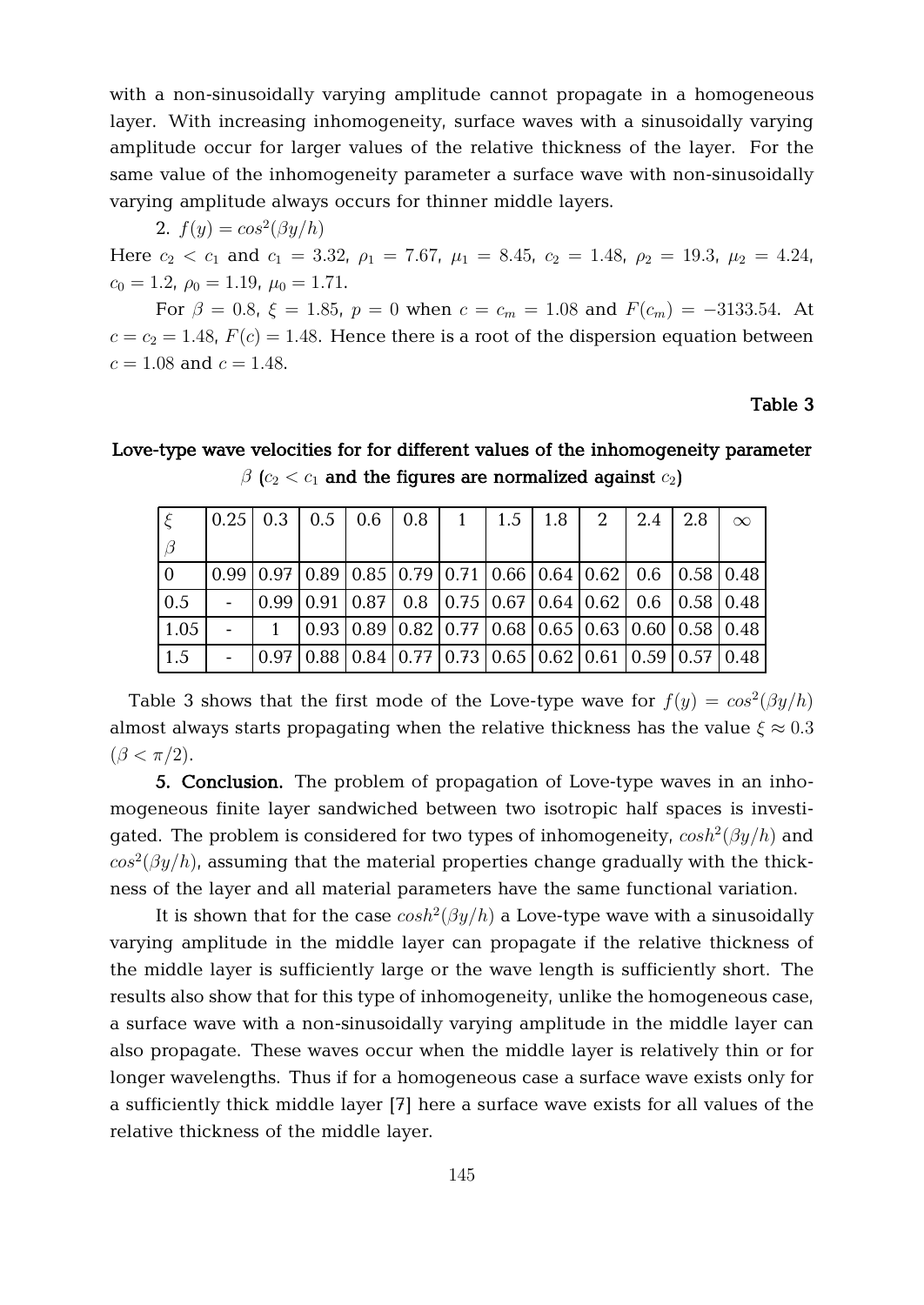In the case  $f(y) = cos^2(\beta y/h)$  the surface wave starts propagating almost always at the same value of the relative thickness  $\xi \approx 0.3$ . Thus the dependence on the inhomogeneity is weaker here. This is due to the assumption for the inhomogeneity parameter  $\beta < \pi/2$  which does not allow the mechanical properties of the layer to become zero.

Institute of Mechanics of NAS RA

### **K. B. Ghazaryan, D. G. Piliposyan**

#### **Love Waves in a Structure with an Inhomogeneous Layer**

The problem of the propagation of Love type waves in a structure consisting of a finite inhomogeneous layer sandwiched between two isotropic homogeneous half spaces is investigated. Two types of inhomogeneity are considered. It is shown that in one case the amplitude of vibrations in the middle layer is a sinusoidal function of distance from the plane of symmetry, but that in the other case it may be non-sinusoidal for certain values of the parameters of the problem.

### **E. A. Q. Q. Q. Q. O**. **O**. **O**. **O**. **D. O. C**

#### $\lim_{h \to \infty}$  **i** the physic the multimetry form in the sum in the sum is the set of the set of the sum is the sum in the sum in the sum is the sum in the sum is the sum in the sum in the sum is the sum in the sum is the su

<u>Մնիամասեռ շերտից եւ կից երկու առաձգական կիսատարածություններից կազմված</u> luunnguud phu qhuunquud t Lauqh qhuqh uqhput iququudnuq: Դիտարկված է երկու տիպի անհամասեռություն։ Ցույց է տրված, որ մի դեպքում հնարավոր է նաեւ Լյավի ընդհանրացված inhugh ung putah undu mengang bang menganakan kanang terlah putang terlah putang di pendangan kantang terlanga

# К. Б. Казарян, Д. Г. Пилипосян

#### Волны Лява в структуре с неоднородным слоем

Рассмотрена задача распространения волны типа Лява в слоистой системе, состоящей из неоднородного слоя, находящегося в условиях контакта с двумя однородными подпространствами. Рассмотрено два типа неоднородностей.